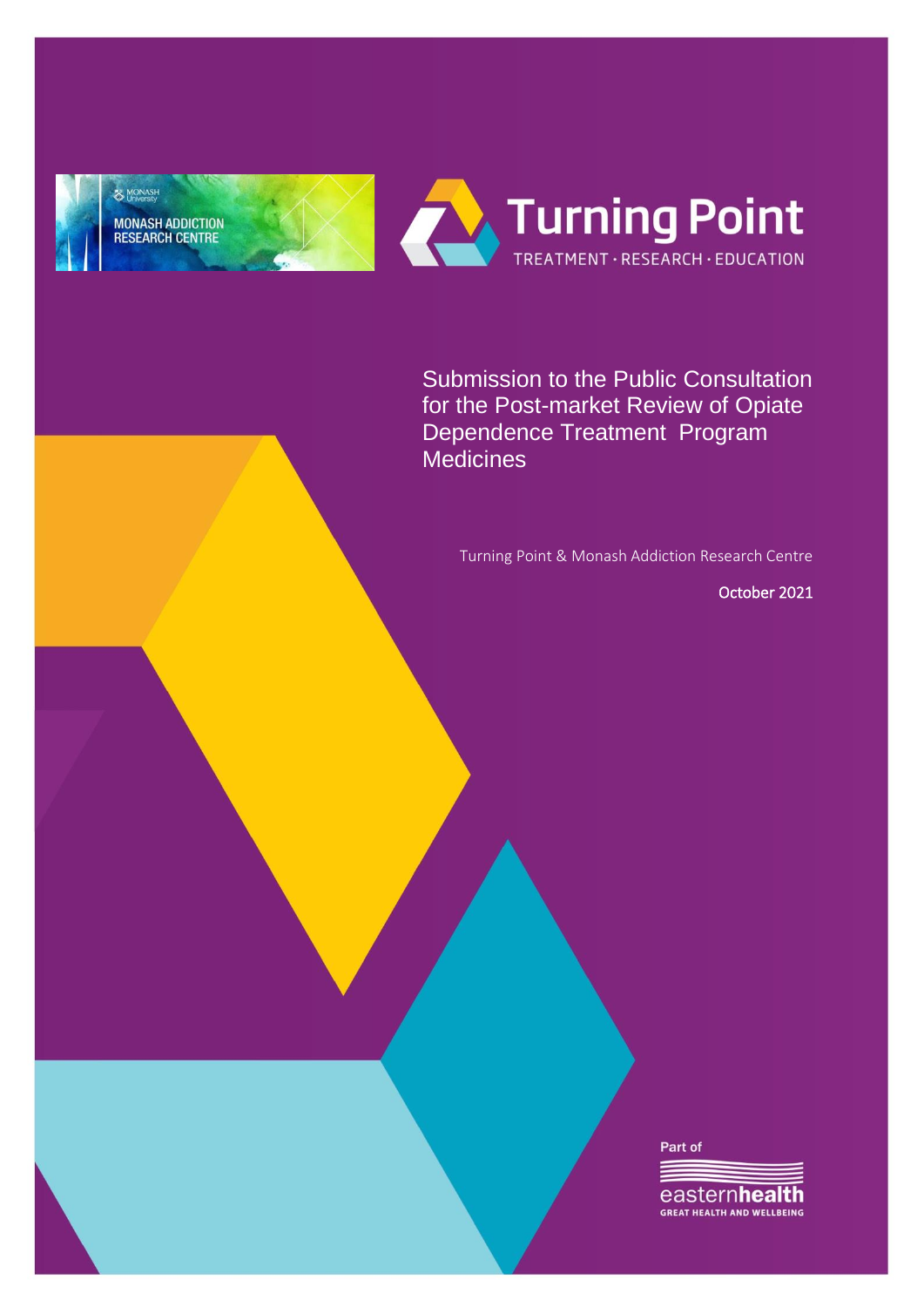# **Contents**

## <span id="page-1-0"></span>About

The **Monash Addiction Research Centre (MARC)** brings together world-leading expertise from across Monash University and the sector to provide solutions to the challenges of addiction. MARC draws on the multidisciplinary strengths and capabilities of researchers across the University to develop and test novel, scalable prevention and treatment approaches. MARC's mission is to provide national solutions to addiction, leveraging expertise in basic and social science, clinical, and epidemiological research to develop new knowledge to shape government policy and evidencebased approaches.

**Turning Point** is Australia's leading addiction treatment, research, and education centre. Turning Point provides high quality, evidence-based treatment to people adversely affected by alcohol and other drugs and gambling, integrated with world-leading research and education. Turning Point is auspiced by Eastern Health and is formally affiliated with Monash University.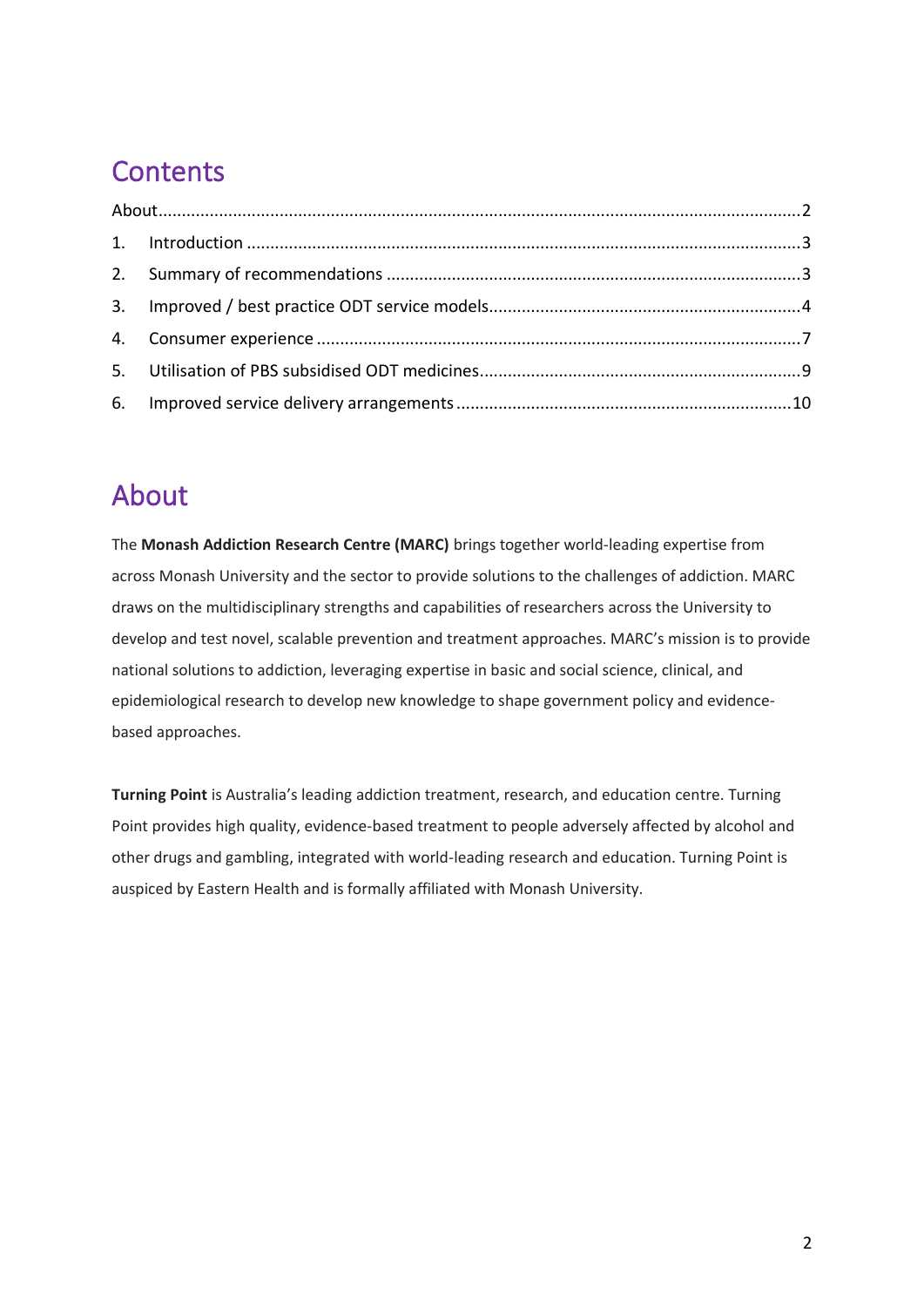### <span id="page-2-0"></span>1. Introduction

The Monash Addiction Research Centre and Turning Point welcome the opportunity to contribute to the Post-market Review of Opiate Dependence Treatment Program (ODTP) Medicines. There is an urgent need for reform to ensure better access to ODT, and the recommendations in this submission echo those made in several reports over the past decade, including reports funded by the Commonwealth Government in 2008<sup>1</sup> and 2009<sup>2</sup> as well as a 2015 report by the Penington Institute.<sup>3</sup> We recommend that where there is consensus in recommendations of these reports that they be taken into consideration alongside any submissions made to the post-market review.

### <span id="page-2-1"></span>2. Summary of recommendations

- 1. Ensure a wide range of evidence-based ODT medicines are available.
- 2. Normalise treatment of opioid use disorder in primary care, with appropriate remuneration, and supported by specialist services for referral as required.
- 3. Use pharmacists and nurse practitioners to their full scope of practice to build workforce capacity.
- 4. Ensure addiction medicine specialists are situated within all major hospitals.
- 5. Increase the accessibility of ODTP through new models of service delivery, including those developed in response to the COVID-19 pandemic that permit greater flexibility in treatment.
- 6. Facilitate access to long-acting injectable buprenorphine as a means of overcoming barriers to treatment, particularly in regional and rural areas.
- 7. Subsidise dispensing and administration fees to reduce the financial burden of treatment on consumers.
- 8. Form a working group to determine the best mechanism by which ODT can be funded through the PBS, considering the options with S85 and S100 listing in addition to MBS items for all healthcare providers that are involved in service delivery.

<sup>1</sup> Feyer, A., Mattick, R., Schulman, C., Jessop, R., Soloman, J., & Pyper, D. (2008). A national pharmacotherapy model for pharmacotherapy treatment for opioid dependence in community pharmacy. *Sydney: Australian Government Department of Health and Ageing*. <sup>2</sup> Ritter, A., & Chalmers, J. (2009). Polygon: the many sides to the Australian opioid pharmacotherapy maintenance system. Australian National Council on Drugs.

<sup>&</sup>lt;sup>3</sup> Penington Institute (2015). Chronic unfairness: equal treat[m](https://removingbarriers.ashm.org.au/wp-content/uploads/2016/11/Chronic-Unfairness-Penington-Institute-paper-on-Opioid-Maintenance-Therapy-April-2015.pdf)ent for addiction medicines. Retrieved 16<sup>th</sup> September 2021 from [https://removingbarriers.ashm.org.au/wp-content/uploads/2016/11/Chronic-Unfairness-Penington-Institute-paper-on-Opioid-](https://removingbarriers.ashm.org.au/wp-content/uploads/2016/11/Chronic-Unfairness-Penington-Institute-paper-on-Opioid-Maintenance-Therapy-April-2015.pdf)[Maintenance-Therapy-April-2015.pdf](https://removingbarriers.ashm.org.au/wp-content/uploads/2016/11/Chronic-Unfairness-Penington-Institute-paper-on-Opioid-Maintenance-Therapy-April-2015.pdf)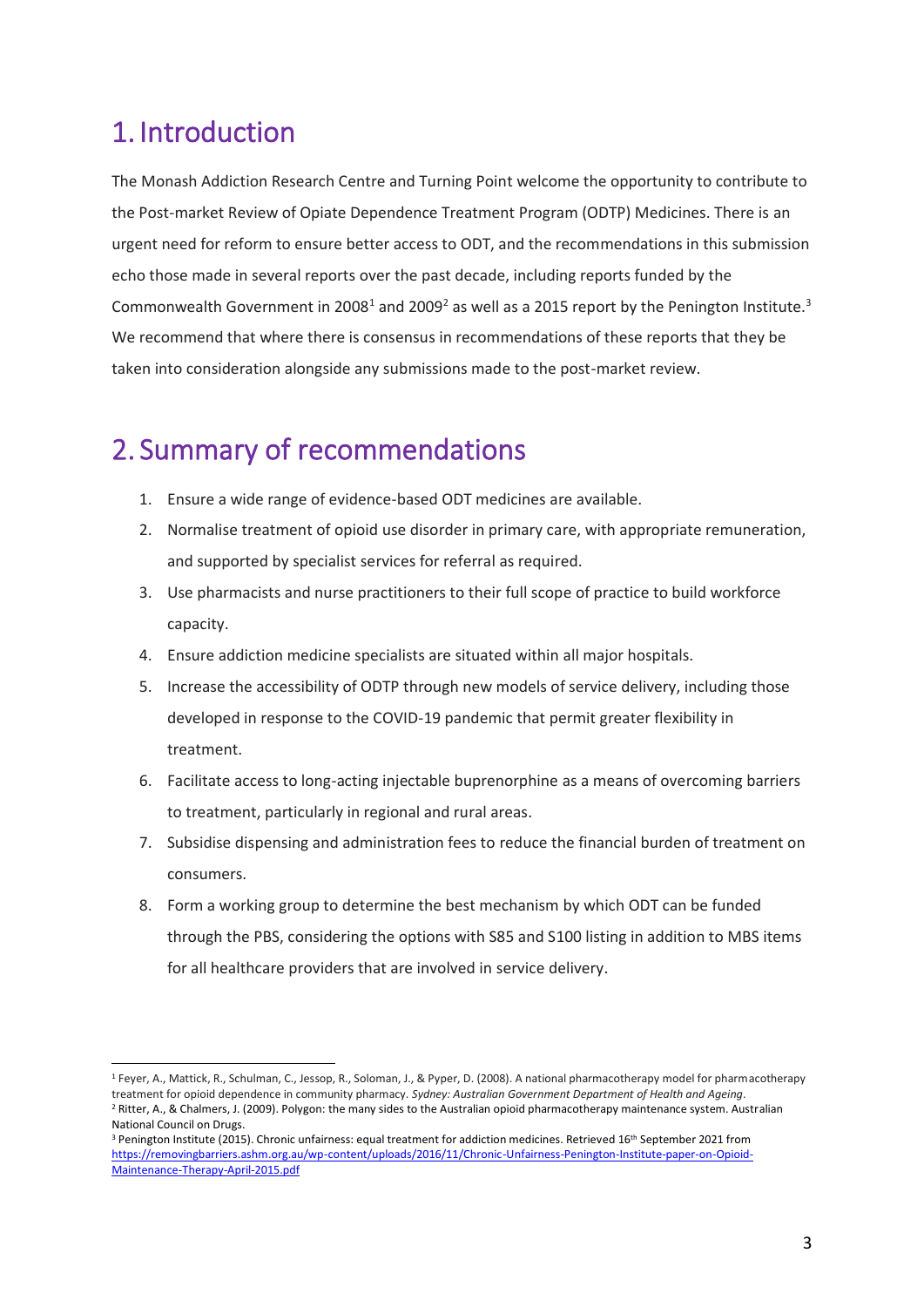### <span id="page-3-0"></span>3. Improved / best practice ODT service models

Essential elements of best practice models of service delivery for ODT include:

- availability of a range of evidence-based medicines;
- management in primary care, with primary care providers (prescribers and pharmacists) appropriately supported and remunerated and with access to specialist services for referral as required;
- using pharmacists and nurse practitioners to their full scope of practice to maximise workforce capacity;
- provision of addiction medicine specialists within major hospitals; and
- targeted supervision of dosing based on patient needs.

For most chronic health conditions, it is widely accepted that a diversified range of medications increases the likelihood of optimal treatment for individuals. However, for Australians living with opioid dependence available medications remain limited to methadone and buprenorphine, despite international evidence supporting the effectiveness of other medications. While methadone or buprenorphine are effective treatments for opioid use disorder, approximately 5–10% of people who are opioid-dependent do not respond to these medications.<sup>4</sup>

Injectable hydromorphone and slow-release oral morphine are part of standard care internationally,<sup>5, 6</sup> and are safe and effective alternatives that have the potential to address gaps in opioid use disorder (OUD) treatment engagement and retention in Australia. Given recent increases in opioid overdose deaths,<sup>7</sup> it is essential that this evidence is taken into consideration and evidencebased solutions are implemented. Decades of evidence from European (and, more recently, North American) models support the effectiveness of these treatment options,  $8, 9, 10$  and there is little evidence to suggest that they lead to excessive demand for a single medication; rather, these appear

<sup>4</sup> Lintzeris, N., Clark, N., Muhleisen, P., Ritter, A., Ali, R., Bell, J., Gowing, L., Hawkin, L., Henry-Edwards, S., Mattick, R. and Monheit, B., 2009. National clinical guidelines and procedures for the use of buprenorphine in the treatment of heroin dependence. Informa. <sup>5</sup> Waddell, K., Moat, K. A., & Lavis, J. N. (2017). Evidence brief: developing a national pain strategy for Canada.

<sup>&</sup>lt;sup>6</sup> European Monitoring Centre for Drugs and Drug Addiction (EMCDDA) (2013). Year of introduction of methadone maintenance treatment, high-dosage buprenorphine treatment, heroin-assisted treatment, slow-realease morphine and suboxone. Retrieved 17<sup>th</sup> September 2021 from <https://www.emcdda.europa.eu/stats09/hsrtab1>

<sup>7</sup> Victorian Coroner's Court (2021): Victorian Overdose Deaths 2011-2020. [<https://www.coronerscourt.vic.gov.au/victorian-overdose](https://www.coronerscourt.vic.gov.au/victorian-overdose-deaths-2011-2020)[deaths-2011-2020>](https://www.coronerscourt.vic.gov.au/victorian-overdose-deaths-2011-2020)

<sup>8</sup> Oviedo-Joekes, E., Guh, D., Brissette, S., Marchand, K., MacDonald, S., Lock, K., ... & Schechter, M. T. (2016). Hydromorphone compared with diacetylmorphine for long-term opioid dependence: a randomized clinical trial. *JAMA psychiatry*, *73*(5), 447-455.

<sup>9</sup> Bansback, N., Guh, D., Oviedo-Joekes, E., Brissette, S., Harrison, S., Janmohamed, A., ... & Anis, A. H. (2018). Cost-effectiveness of hydromorphone for severe opioid use disorder: findings from the SALOME randomized clinical trial. *Addiction*, *113*(7), 1264-1273. <sup>10</sup> Klimas, J., Gorfinkel, L., Giacomuzzi, S. M., Ruckes, C., Socías, M. E., Fairbairn, N., & Wood, E. (2019). Slow release oral morphine versus methadone for the treatment of opioid use disorder. *BMJ open*, *9*(4), e025799.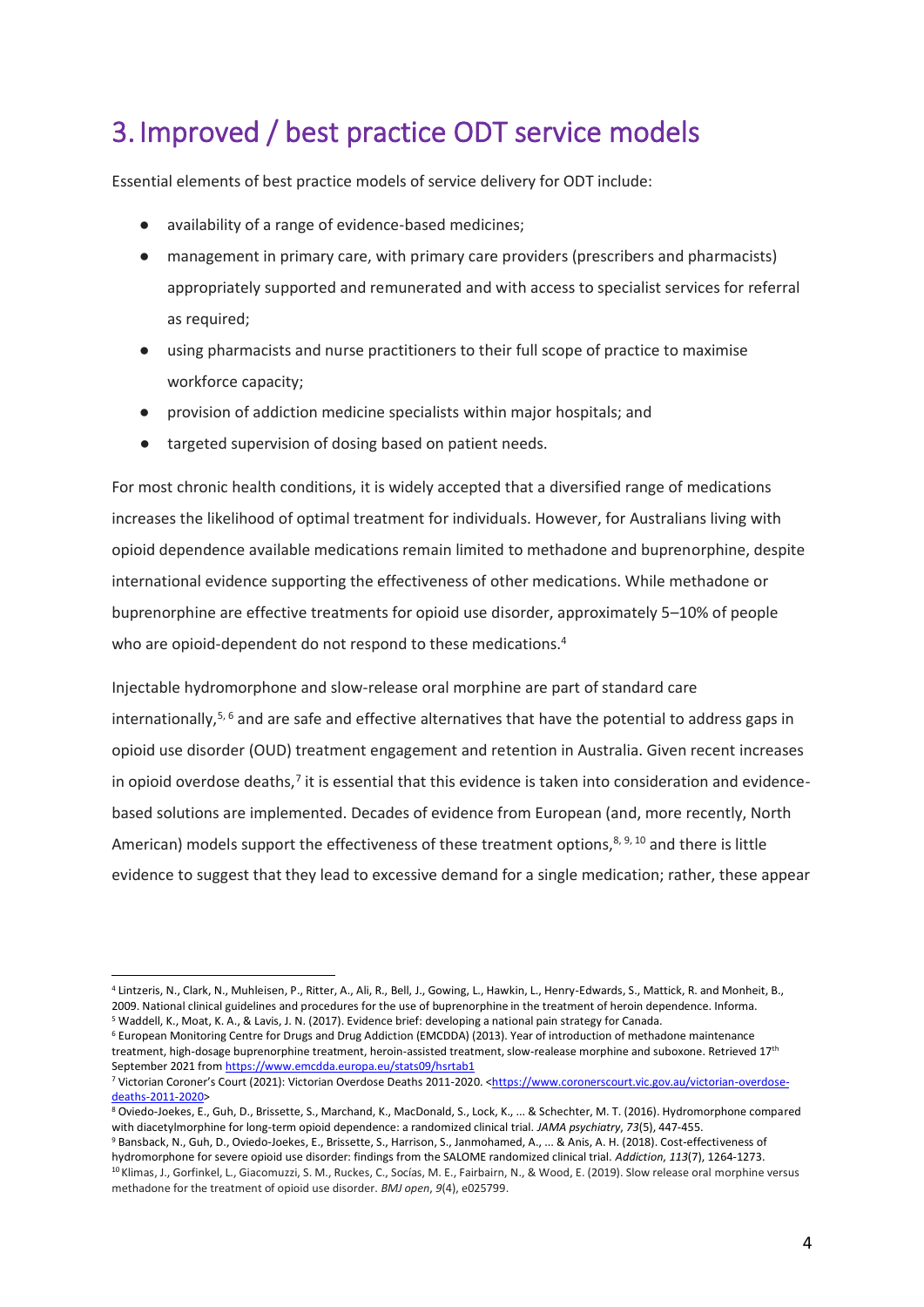to be associated with specific patient characteristics, highlighting a need for diversified treatment options.<sup>11</sup>

Efforts should be made to normalise opioid agonist treatment (OAT) as a routine part of care for GPs and facilitate collaborative approaches to align the treatment of OUD with other chronic health conditions.<sup>12</sup> Regulatory barriers may perpetuate negative attitudes among prescribers, with the additional training requirements, lengthy approval processes, permits for treatment for special conditions, and administrative burdens associated with OAT prescribing sending a message that it is difficult and dangerous.<sup>13</sup> Limited coordination between GPs in the community and addiction specialists means that, unlike other chronic mental and physical health conditions, GPs effectively practice in isolation and have limited support for consumers with complex needs.<sup>14, 15</sup>

Building workforce capacity by using pharmacists and nurse practitioners is consistent with efforts undertaken internationally to improve treatment access for patients with other chronic conditions, including asthma, hypertension, and diabetes.<sup>16, 17</sup> A shortage of medical practitioners willing or able to prescribe medication assisted treatment for opioid dependence (MATOD) is a significant issue in Australia, with research indicating that the majority of services are provided by a small number of high-volume prescribers, many of whom are nearing retirement age.<sup>18</sup> As such, there is a need for innovative models of care that expand access to treatment, particularly in rural and regional areas where prescriber shortages are most acutely felt.

In Victoria, the Enhancing Pharmacist Involvement in Care for Medication Assisted Treatment for Opioid use Disorder (EPIC-MATOD) pilot study<sup>19</sup> will use pharmacists at their full scope of practice, in collaboration with prescribers, as an innovative means of improving access in regions where access to prescribers is difficult. Potential advantages include more accessible and convenient access to services, with flow-on benefits including reductions in prescriber workloads, medical fees, and transport costs. As the pharmacist has more frequent contact with the patient, collaborative arrangements also have the potential to improve monitoring (including aiding early identification of

<sup>11</sup> Nordt, C., Vogel, M., Dey, M., Moldovanyi, A., Beck, T., Berthel, T., ... & Herdener, M. (2019). One size does not fit all—evolution of opioid agonist treatments in a naturalistic setting over 23 years. *Addiction*, 114(1), 103-111.

<sup>12</sup> Berends, L., Larner, A., & Lubman, D. I. (2015). Delivering opioid maintenance treatment in rural and remote settings. *Australian Journal of Rural Health*, 23(4), 201-206.

<sup>13</sup> Prathivadi, P., & Sturgiss, E. A. (2021). When will opioid agonist therapy become a normal part of comprehensive health care? *The Medical Journal of Australia*, 214(11), 504-505.

<sup>14</sup> Op. cit. 2.

<sup>15</sup> Op. cit. 12.

<sup>16</sup> Op. cit. 2.

<sup>&</sup>lt;sup>17</sup> Bratberg, J. P., Smothers, Z. P., Collins, K., Erstad, B., Ruiz Veve, J., & Muzyk, A. J. (2020). Pharmacists and the opioid crisis: A narrative review of pharmacists' practice roles. *Journal of the American College of Clinical Pharmacy*, 3(2), 478-484.

<sup>18</sup> Jones, N.R., et al., Retention of opioid agonist treatment prescribers across New South Wales, Australia, 2001-2018: Implications for treatment systems and potential impact on client outcomes. *Drug and Alcohol Dependence*, 2021. 219: p. 108464.

<sup>19</sup> https://www.monash.edu/medicine/ehcs/marc/research/current/EPIC-MATOD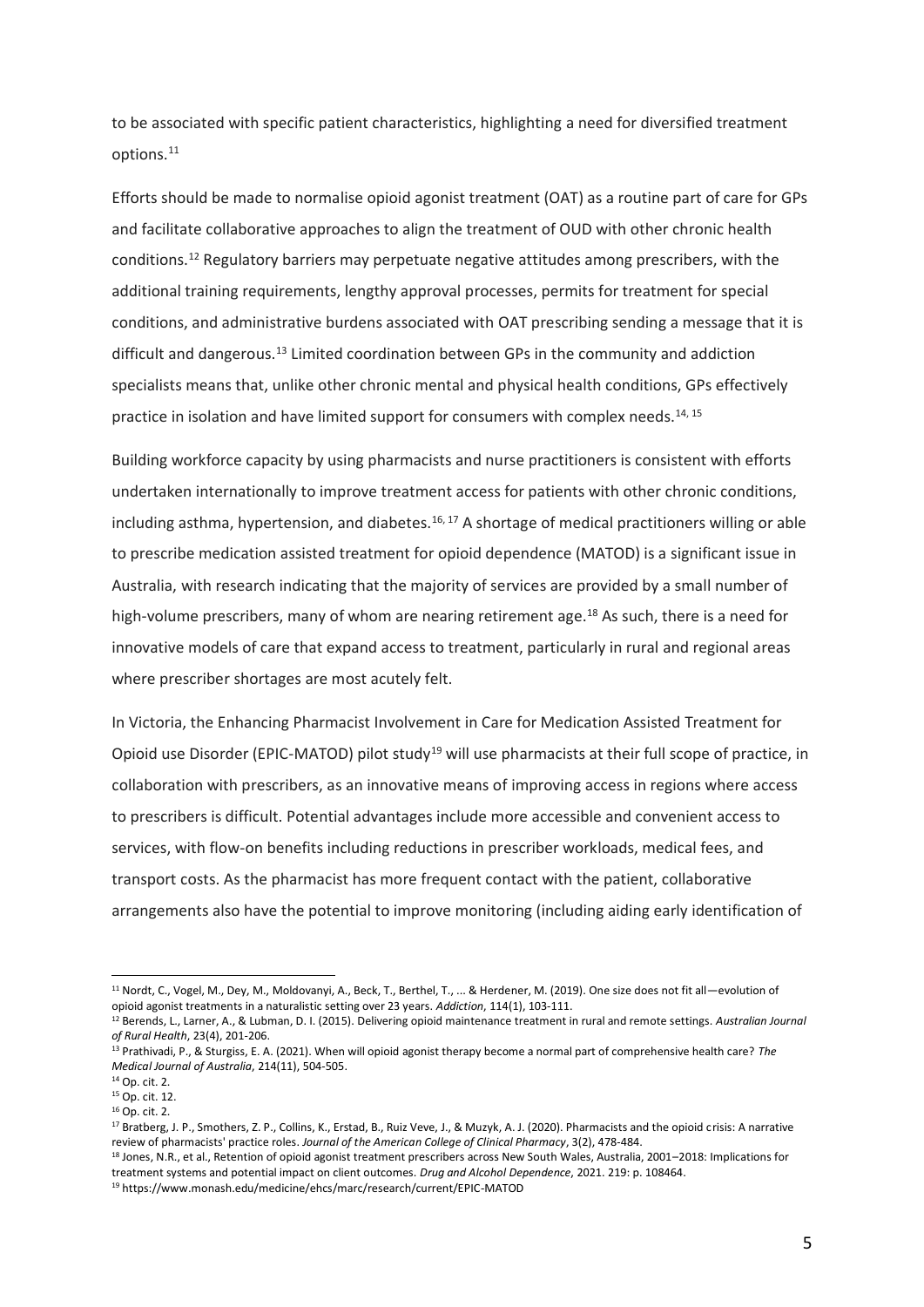problems) and strengthen patient participation in decision-making.<sup>20</sup> Information from the pilot study will inform scale-up to other regions of Victoria, or nationally, where similar treatment barriers exist.

A critical aspect of sustainability for these models of care is mechanisms for remuneration of health professionals' time. Currently, MBS item numbers for nurse practitioners are insufficient to cover their time in providing pharmacotherapy treatment, and there is no MBS item number to cover pharmacists time spent providing clinical reviews. These issues urgently need to be addressed if these workforces are going to be able to fill the growing gap between treatment needs and availability. 21

Hospitals are an important component of the continuum of care for OUD, however, the undertreatment of people with OUD in the acute care system remains largely unaddressed. Providing addiction medicine specialist services in hospitals would help minimise inadequate or inappropriate treatment during hospitalisation and avoid gaps in care by facilitating better linkages to community ODTP services following discharge.<sup>22</sup> Specialists have a key role in building capacity in hospital settings and integrating training and education on OUD to reduce harms (e.g., by providing naloxone on discharge for patients with OUD).<sup>23</sup>

Recent changes to ODTP guidelines and service delivery arrangements have been made in response to COVID-19 restrictions to ensure continuity of access to ODT medicines, including the use of telehealth, provision of additional take-home doses, and third-party collection of take-home doses.<sup>24</sup> Preliminary evidence indicates that treatment provided with these modifications is safe and effective, with no relationship between the provision of more takeaway doses and increased substance use.<sup>25</sup> Data released by the Coroner's Court of Victoria has confirmed that reducing requirements for daily attendance for dosing has not led to any increased harm or diversion.<sup>26</sup> Subject to evaluation and consumer feedback, these should be extended to ensure improved access

<sup>&</sup>lt;sup>20</sup> Le, P.-P., A. Braunack-Mayer, and C. Laurence, Collaborative pharmacist prescribing within the opioid substitution treatment program in South Australia: patient and pharmacist views.

<sup>&</sup>lt;sup>21</sup> Currie, J., Chiarella, M., & Buckley, T. (2017). Privately practising nurse practitioners' provision of care subsidised through the Medicare Benefits Schedule and the Pharmaceutical Benefits Scheme in Australia: results from a national survey. *Australian Health Review*, *43*(1), 55-6.

<sup>&</sup>lt;sup>22</sup> NSW ministry of health (2015). The Hospital Drug and Alcohol Consultation Liaison Model of Care Viewed 23/9/2021 [<http://www.health.nsw.gov.au>](http://www.health.nsw.gov.au/)

<sup>&</sup>lt;sup>23</sup> Calcaterra, S. L., Binswanger, I. A., Edelman, E. J., McNair, B. K., Wakeman, S. E., & O'Connor, P. G. (2020). The impact of access to addiction specialist on attitudes, beliefs and hospital-based opioid use disorder related care: a survey of hospitalist physicians. Substance abuse, 1-9.

<sup>&</sup>lt;sup>24</sup> Prof Nicholas Lintzeris FAChAM, Dr Vicki Hayes FAFPHM FAChAM, Dr Shalini Arunogiri FRANCZP (21 April 2020), Interim Guidance for the Delivery of Medication Assisted Treatment of Opioid Dependence in Response to COVID-19: A National Response. [<https://www.racp.edu.au/docs/default-source/news-and-events/covid-19/interim-guidance-delivery-of-medication-assisted-treatment](https://www.racp.edu.au/docs/default-source/news-and-events/covid-19/interim-guidance-delivery-of-medication-assisted-treatment-of-opiod-dependence-covid-19.pdf?sfvrsn=e36eeb1a_4)[of-opiod-dependence-covid-19.pdf?sfvrsn=e36eeb1a\\_4>](https://www.racp.edu.au/docs/default-source/news-and-events/covid-19/interim-guidance-delivery-of-medication-assisted-treatment-of-opiod-dependence-covid-19.pdf?sfvrsn=e36eeb1a_4)

<sup>&</sup>lt;sup>25</sup> Lintzeris, N., Deacon, R. M., Hayes, V., Cowan, T., Mills, L., Parvaresh, L., ... & Mammen, K. (2021). Opioid agonist treatment and patient outcomes during the COVID‐19 pandemic in south east Sydney, Australia. Drug and Alcohol Review. https://doi.org/10.1111/dar.13382 <sup>26</sup> Op. cit. 7, p.19.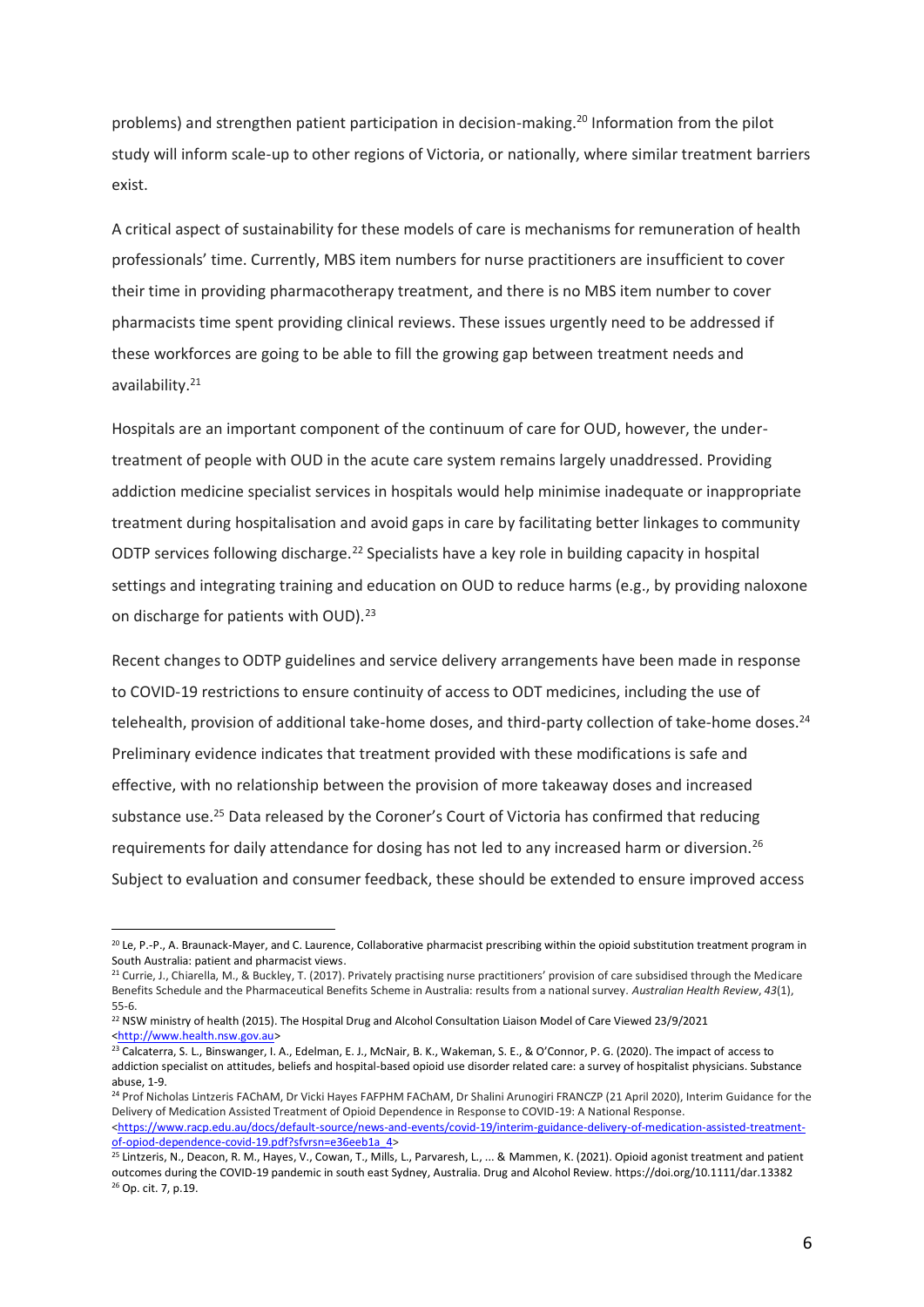and retention in ODT, particularly for consumers in regional and rural areas who face additional barriers to treatment due to lack of access to reliable and affordable transport.

#### <span id="page-6-0"></span>4.Consumer experience

The affordability of the Australian pharmacotherapy program has been well established as a central issue for consumers. Out-of-pocket costs are incurred via dispensing fees, travel costs, and other appointment-related costs, which vary depending on whether prescribers are funded by their State/Territory government in public clinic settings, via the Medicare Benefits Scheme, or in private clinics. A 2015 report by the Penington Institute details how the system of payments compounds the financial hardship already experienced by people on the program, many of whom rely on income support and are already financially vulnerable.<sup>27</sup>

More recent studies continue to emphasise the impact that treatment costs have on consumers' psycho-social wellbeing, and the ways in which these add to their distress in managing other regular expenses, such as rent, water/electricity, gas, food, and travel bills.<sup>28, 29</sup> While a lack of detailed information on out-of-pocket costs has hampered efforts to mitigate them, recent research indicates that 87% of consumers incur out-of-pocket costs, spending an average of \$2,220 AUD per year – or 13% of their income – on ODT treatment.<sup>30</sup> Of these, dispensing fees were the most substantive cost, accounting for 70% of the total out-of-pocket costs incurred by those who pay them.

Heightened barriers to treatment among consumers in rural and regional areas has also been repeatedly documented in the literature. Many consumers are required to travel long distances to access ODT due to a shortage of prescribers, often in areas with a lack of readily available public transport to get to the prescriber and/or dispenser. Having to make multiple trips per week to and/or from dosing points adds an additional financial burden, and may be exacerbated by inconsistencies in pricing between pharmacies in urban and regional areas.<sup>31, 32</sup> While travel costs are less frequently measured and reported, these can place a substantial burden on consumers: recent research has estimated that travel costs (including dispensing travel costs and OAT-related

[<https://bchc.org.au/orticare/sites/bchc.org.au.orticare/files/ort\\_project\\_final\\_report\\_final\\_june\\_2018.pdf>](https://bchc.org.au/orticare/sites/bchc.org.au.orticare/files/ort_project_final_report_final_june_2018.pdf)

 $27$  Op. cit. 3.

<sup>&</sup>lt;sup>28</sup> Patil, T, Cash, P, Cant, R, Mummery, J & Penney, W (2019). 'The lived experience of Australian opioid replacement therapy recipients in a community-based program in regional Victoria', *Drug and Alcohol Review*, 38(6), 656-663.

<sup>&</sup>lt;sup>29</sup> Patil, T, Cash, P & Penney, W, Consumers' experience of the Opioid Replacement Therapy Program conducted in the Central Highlands and Grampians Regions of Rural Victoria

<sup>30</sup> Tran, A.D., Chen, R., Nielsen, S…. et al (in press). Economic analysis of out-of-pocket costs among people in opioid agonist treatment: a cross-sectional survey in three Australian Jurisdictions.

<sup>31</sup> Op. cit. 28.

<sup>32</sup> Op. cit. 29.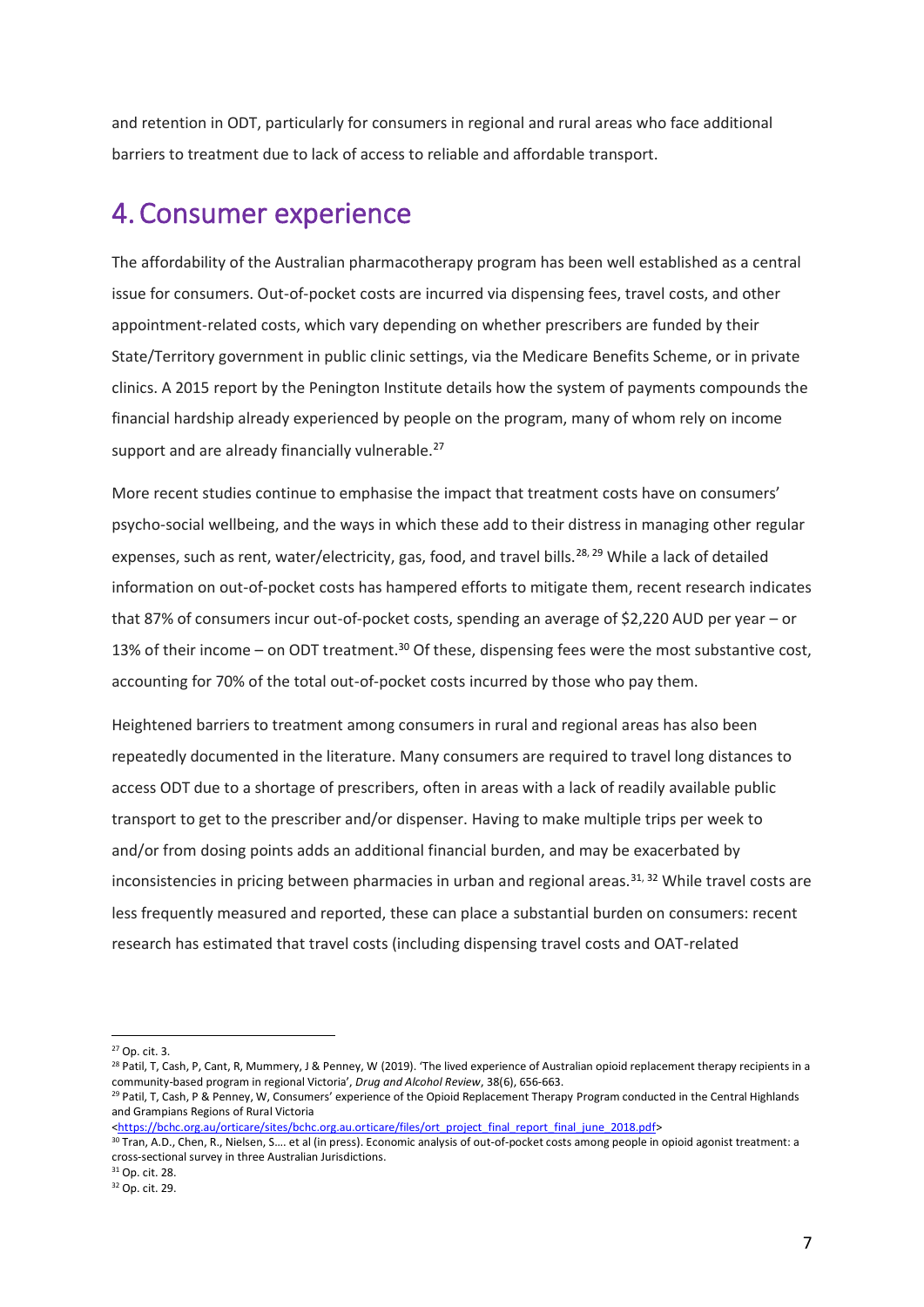appointment travel costs) account for 52% of total out-of-pocket costs paid.<sup>33</sup> Mitigating the total cost of treatment is critical to prevent financial barriers to receiving effective care.<sup>34</sup>

Research examining consumer experience in rural and regional areas has also highlighted a lack of equitable access to services for other health conditions, due in part to a lack of coordination among various government agencies, such as Centrelink, the prescriber, the dispenser, the general practitioner and allied health services.<sup>35</sup> Consumers managing comorbid mental and physical health conditions often feel their GPs do not adequately address their other health needs when they are also their prescriber, due to time pressures, a shortage of appointments, limited access to specialists, and lack of other allied referral services to manage complex health conditions.

Stigma is a major barrier to help-seeking and the quality of care received by people with OUD. Stigmatisation occurs through routine interaction in pharmacy settings,  $36, 37$  in addition to treatment policies, systems and programs that require daily supervised dosing, and frame only certain consumers as 'trustworthy' enough to receive takeaway doses.<sup>38, 39</sup> This is compounded by a lack of privacy in some community pharmacies and processes that separate OAT consumers form other customers (e.g., requiring them to queue).<sup>40</sup>

These barriers highlight the benefits of long-acting injectable buprenorphine (LAIB) to consumers in regional and rural areas, where daily dosing can be particularly burdensome and stigma is more pronounced due to a lack of anonymity. By delivering prolonged therapeutic doses of buprenorphine in weekly or monthly formulations, LAIB has the potential to overcome barriers associated with sublingual buprenorphine/methadone including poor adherence, diversion, and non-medical use of takeaway doses. This is supported by recent research that identified benefits to consumers, most notably increased flexibility with treatment and a reduction in stigma experienced at pharmacies/clinics, compared to programs requiring daily attendance for dosing.<sup>41</sup> The benefits of allowing consumers to form new, non-stigmatised identities and engage in meaningful activities (e.g., travel, work) cannot be overstated, and highlight the need to ensure broad access to ODT.

<sup>37</sup> Op. cit. 28.

<sup>33</sup> Op. cit. 30.

<sup>34</sup> Op. cit. 3.

<sup>35</sup> Op. cit. 28.

<sup>&</sup>lt;sup>36</sup> Lea T. Sheridan J. Winstock A. Consumer satisfaction with opioid treatment services at community pharmacies in Australia. Pharm World Sci. 2008 Dec;30(6):940-6. doi: 10.1007/s11096-008-9257-9. Epub 2008 Oct 11. PMID: 18850299.

<sup>38</sup> Smith, C. B. (2011). A users' guide to 'Juice Bars' and 'Liquid Handcuffs' fluid negotiations of subjectivity, space and the substance of methadone treatment. Space and Culture, 14(3), 291-309.

<sup>39</sup> Earnshaw, V., Smith, L., & Copenhaver, M. (2013). Drug addiction stigma in the context of methadone maintenance therapy: an investigation into understudied sources of stigma. *International journal of mental health and addiction*, *11*(1), 110-122

<sup>40</sup> Anstice, S., Strike, C. J., & Brands, B. (2009). Supervised methadone consumption: client issues and stigma. Substance use & misuse, 44(6), 794-808.

<sup>&</sup>lt;sup>41</sup> Barnett, A., Savic, M., Lintzeris, N., Bathish, R., Arunogiri, S., Dunlop, A. J., ... & Lubman, D. I. (2021). Tracing the affordances of longacting injectable depot buprenorphine: A qualitative study of patients' experiences in Australia. Drug and Alcohol Dependence, 227, 108959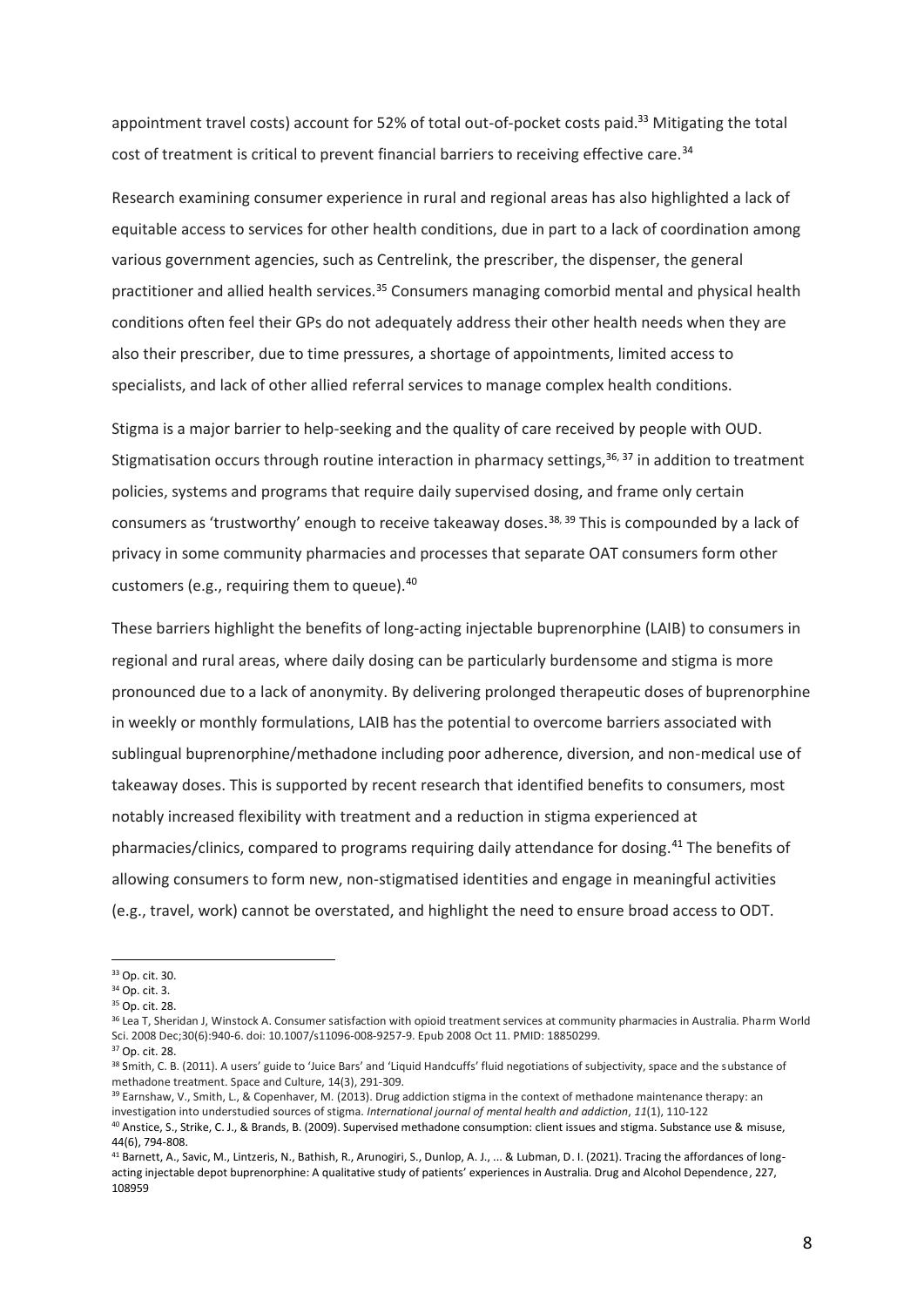It should be noted that there are key gaps in the literature regarding the experiences of consumers, particularly those living in remote regional/rural areas. A recent review found studies examining barriers to treatment often considered these from the pharmacist or prescriber perspective, with less focus placed on the everyday experiences of consumers.<sup>42</sup> Appropriate consultation with people on the ODT program should be undertaken to ensure any recommendations are informed by their direct lived experience.

#### <span id="page-8-0"></span>5.Utilisation of PBS subsidised ODT medicines

Methadone, buprenorphine and buprenorphine/naloxone are all PBS listed medicines under Section 100 (S100) when used for the treatment of opioid dependence. However, unlike other PBS medicines, the listings for S100 Opiate Dependence do not include any remuneration for dispensing (for oral and sublingual daily dosing) or administration (in the case of LAIB). As a result, there is little equity in costs: the cost for most other PBS subsidised medications is \$6.60/month for Centrelink payment recipients, compared to an average of \$127/month for consumers receiving methadone, buprenorphine, or buprenorphine/naloxone (when travel and appointment-related costs and are included to accommodate daily collection of medicines, mean costs are as high as \$185, or \$201 for consumers in treatment for <1 year).<sup>43</sup> As discussed in the previous section, dispensing and administration fees represent a significant burden on consumers, and there is an urgent need for reform to ensure they do not act as barriers to treatment.<sup>44</sup>

The disparities in remuneration between medications for opioid use disorder and medications also impacts pharmacists, and their relationships with consumers, with payment issues and the accumulation of debt with pharmacies a common cause of conflict.<sup>45</sup> As there is no standardised feefor-service, remuneration is limited to fees paid by patients directly to the pharmacy. These have remained unchanged (at \$5 a dose or \$30 a week) for over 3 decades, while the costs of providing the service vary considerably depending on the needs of the consumer, and are also accrued by administrative activities, consumables, and other overheads, e.g., set-up costs.<sup>46</sup> A revised funding model should reflect improved affordability for consumers in addition to adequately remunerating pharmacists.

<sup>42</sup> Vishwanath, T. P., Cash, P., Penney, W., & Cant, R. (2020). A Narrative Review of Pharmacotherapy Treatment for Opioid Addiction and Application in a Community-Based Model in Victoria, Australia. International Journal of Mental Health and Addiction, 18(1), 66-76 <sup>43</sup> Op. cit. 30.

<sup>44</sup> Op. cit. 3.

<sup>45</sup> IAB Services. Review of the Pharmacy Incentive Scheme. Sydney: IAB Services 2008.

<sup>46</sup> Op. cit. 1.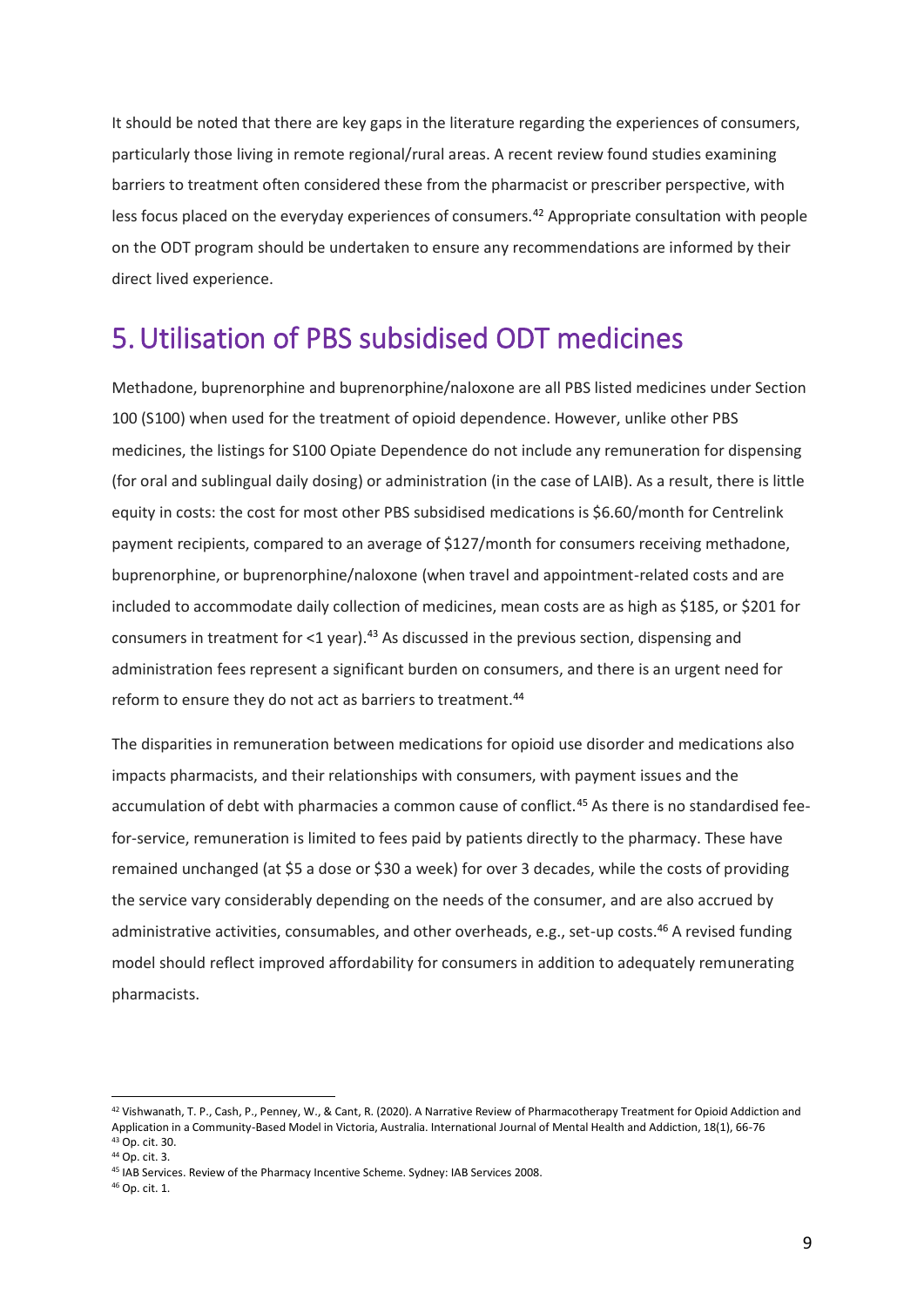Given growing clinical trial evidence demonstrating that LAIB is a safe and effective treatment for opioid use disorder,47,48,49 it is critical that PBS listings do not restrict access. LAIB provides a crucial opportunity for many who would not otherwise be able to engage in treatment delivered through daily dosing in a pharmacy or clinic. It would be a mistake to consider LAIB a third-line treatment for those who do not respond to methadone or buprenorphine, as it has substantial value for people who may otherwise remain untreated due to their inability to access treatment which is provided with daily supervised dosing due to work, childcare, travel, or other access barriers. Delivery of LAIB through community pharmacies provides an opportunity to extend the geographic reach of LAIB further, with implementation research to develop these models of care underway. As there is no current mechanism for pharmacists who are administering LAIB to be remunerated for their time, treatment models and PBS arrangements for payment (including S100 listings) must consider these issues to ensure that administration fees do not become a barrier to treatment.

A working group should be established to define the best mechanism by which ODT can be funded through the PBS, and ensure those providing services can be adequately remunerated, so that there is parity with funding and cost to the consumer with other PBS medications for chronic conditions. This should be funded by the Commonwealth and activities to determine the best funding model should include experts from all States and Territories to ensure those working outside funded clinic settings are appropriately remunerated for providing supervised dosing. PBS and MBS funding needs to include a consideration of health professionals such as nurse practitioners and pharmacists who currently do not have appropriate Medicare reimbursements to provide clinical services.

#### <span id="page-9-0"></span>6. Improved service delivery arrangements

There is significant opportunity to improve access to ODT in Australia so that treatment is offered in a way that provides parity with other chronic health conditions. The World Health Organisation has designated methadone and buprenorphine as essential medicines, intended to be available at all times and at a price the individual and the community can afford.<sup>50</sup> However, in Australia, the cost of these medications is substantially more than other essential medicines, and the cost burden of ODT to the consumer, particularly when compared to other PBS medicines, is untenable.

<sup>47</sup> Lintzeris, N., Dunlop, A. J., Haber, P. S., Lubman, D. I., Graham, R., Hutchinson, S., ... & Tiberg, F. (2021). Patient-Reported Outcomes of Treatment of Opioid Dependence With Weekly and Monthly Subcutaneous Depot vs Daily Sublingual Buprenorphine: A Randomized Clinical Trial. JAMA network open, 4(5), e219041-e219041

<sup>48</sup> Lofwall, M. R., & Fanucchi, L. C. (2021). Long-acting buprenorphine injectables: Opportunity to improve opioid use disorder treatment among rural populations. Preventive Medicine, 106756

<sup>&</sup>lt;sup>49</sup> Haight, B. R., Learned, S. M., Laffont, C. M., Fudala, P. J., Zhao, Y., Garofalo, A. S., ... & Wiest, K. L. (2019). Efficacy and safety of a monthly buprenorphine depot injection for opioid use disorder: a multicentre, randomised, double-blind, placebo-controlled, phase 3 trial. The Lancet, 393(10173), 778-790

<sup>50</sup> WHO Essential Medicines http://www.who.int/topics/essential\_medicines/en/